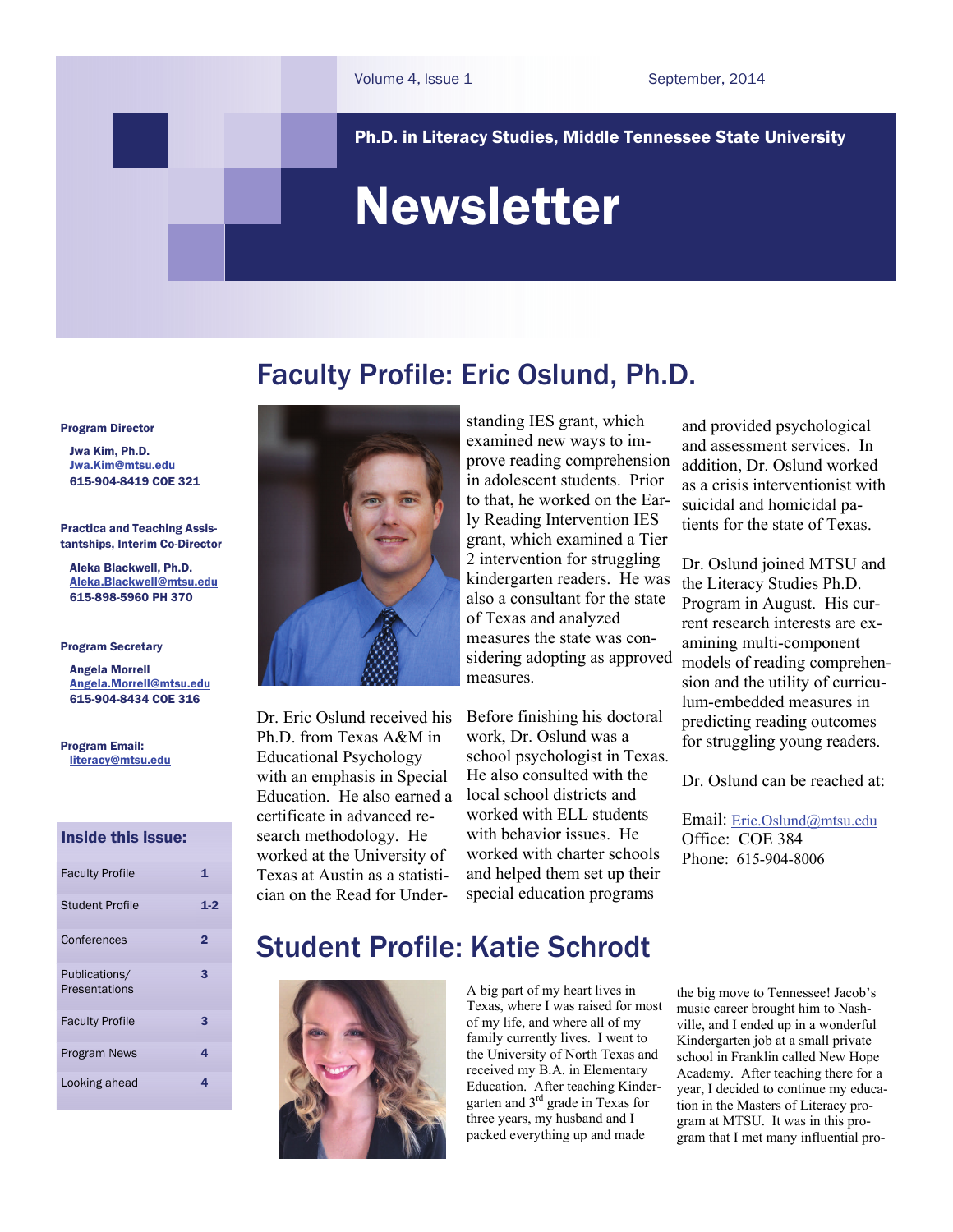#### **Newsletter**

#### GOT NEWS?

We would like to publish your news in our newsletters. Please let us know if you have published, presented or performed other newsworthy events!

Also, if you have questions you'd like answered, please email us the questions and we'll try to provide the answers in the next newsletter.

Email: dgj2d@mtmail.mtsu.edu

**Annual MTSU Linguistics Olympiad** 

**TRA** 

Email Dr. Blackwell if you'd like to help out by pretesting problems or serving as a judge.

### *Fall 2014 Semester Dates*

#### **Fall Break** 10/11-10/14

**Spring Registration begins**  11/10

**Thanksgiving Break** 11/26 –11/29

**Last Day of Classes** 12/03

**Commencement**  12/13

## Student Profile (continued)

fessors who would eventually encourage me to continue on for my doctorate.

Dr. Bobbie Solley in particular ignited my passion for early writing and encouraged me to participate in the Middle Tennessee Writing Project, where I became a teacher consultant and trainer in emergent writing instruction using writer's workshop. It was during this time that I became passionate about teaching teachers. Today I still work with Dr. Solley, along with Melanie Maxwell in a totally different capacity as we train teachers in Haiti through a nonprofit called Healing Hands International.

 I soaked in everything I could possibly learn about literacy instruction in my two years at MTSU, and graduated with my Masters in Literacy

Studies in 2012. After teaching Kindergarten at New Hope for 3 years, I decided to quit to pursuit my dream of teaching at the college level, and began the Literacy Studies Ph.D. Program in August of 2012. Throughout my time in this program, I have learned so much through research opportunities, study abroad to Korea, collaboration with colleagues, and teaching Undergraduate Literacy courses for pre-service teachers. First and foremost I am a teacher. I do what I do to encourage teachers and hopefully impact children.

 I just recently proposed my dissertation project and have started on my intervention for my dissertation. I am currently working under the wonderful Dr. Elleman on a project that combines two of my

passions- teaching Kindergarten and Writer's workshop. I was greatly influenced by the work of Carol Dweck, and hope that adding a motivation and mindsets element to writer's workshop will help young children push through difficult writing hurdles and grow to love writing! I am planning on graduating in May, and also having TWINS in between now and then!

 If I could give one piece of advice, it would be to learn from and collaborate with the people around you! I could not have done this program without the help of some key friends/ colleagues- Michelle Hasty, Melanie Maxwell, Sanghee Jung, Penny Thompson, and many more.

### Fall/Spring Conferences

#### Upcoming Conferences

TN Reading Association 2014 Conference - December 7-9, 2014 - Embassy Suites Hotel, Murfreesboro, TN - [http://](http://www.tnreads.org/AnnualConferencePage.html) [www.tnreads.org/AnnualConferencePage.html](http://www.tnreads.org/AnnualConferencePage.html)

International Dyslexia Association (IDA) Annual Reading, Literacy, & Learning Conference - November 12-15, 2014 - San Diego, CA -<http://www.interdys.org/AnnualConference.htm>

Literacy Research Association 64th Annual Conference - December 3-6, 2014 - Marco Island, FL - [http://www.cvent.com/](http://www.cvent.com/events/lra-64th-annual-conference/event-summary-9ab13705008b4698a7dc8b8767eca4e4.aspx) [events/lra-64th-annual-conference/event-summary-9ab13705008b4698a7dc8b8767eca4e4.aspx](http://www.cvent.com/events/lra-64th-annual-conference/event-summary-9ab13705008b4698a7dc8b8767eca4e4.aspx)

Boston University Conference on Language Development - November 7-9, 2014 - Boston, MA -<http://www.bu.edu/bucld/>

Psychonomic Society's 55th Annual Meeting - November 20-23, 2014 - Long Beach, CA - [http://www.psychonomic.org/2014](http://www.psychonomic.org/2014-annual-meeting) [annual-meeting](http://www.psychonomic.org/2014-annual-meeting)

Mid-South Educational Research Association - November 5-7, 2014 - Knoxville, TN -<http://www.msera.org>

2014 ASCD Conference on Educational Leadership - October 31-November 2, 2014 - Orlando, FL - [http://ascd.org/](http://ascd.org/conference-on-educational-leadership.aspx) [conference-on-educational-leadership.aspx](http://ascd.org/conference-on-educational-leadership.aspx)

2014 NCTE Annual Convention - November 20-23, 2014 - Washington D.C. - <http://www.ncte.org/annual>

#### Call For Papers

2015 22nd Annual Society of the Scientific Study of Reading Meeting (SSSR) - July 15-18, 2015 - Hawaii - Deadline for papers and posters: December 15, 2014 - <http://triplesr.org>

2015 ASCD Conference on Teaching Excellence - June 26-28, 2015 - Nashville, TN - Call for proposals has not been issued yet; check website for details - <http://ascd.org/conference-on-teaching-excellence.aspx>

2015 NCTE Annual Convention - November 19-22, 2015 - Minneapolis, Minnesota - Proposals are generally accepted between early-December and mid-January; check website for details [-http://www.ncte.org/annual/future](http://www.ncte.org/annual/future)

Learning and the Brain World Class Minds Conference: Improving Education, Teaching, and Testing in a Global World - May 7-9, 2015 - New York, NY - Deadline for poster submissions April 15, 2015 - [http://www.learningandthebrain.com/Event-](http://www.learningandthebrain.com/Event-300/World-Class-Minds/Program)[300/World-Class-Minds/Program](http://www.learningandthebrain.com/Event-300/World-Class-Minds/Program)



LITERACY AND SUSTAINABLE DEVELOPMENT

[Download](http://www.unesco.org/education/ild2014/infographic2014-final.pdf) the 2014 Infographic from UNESCO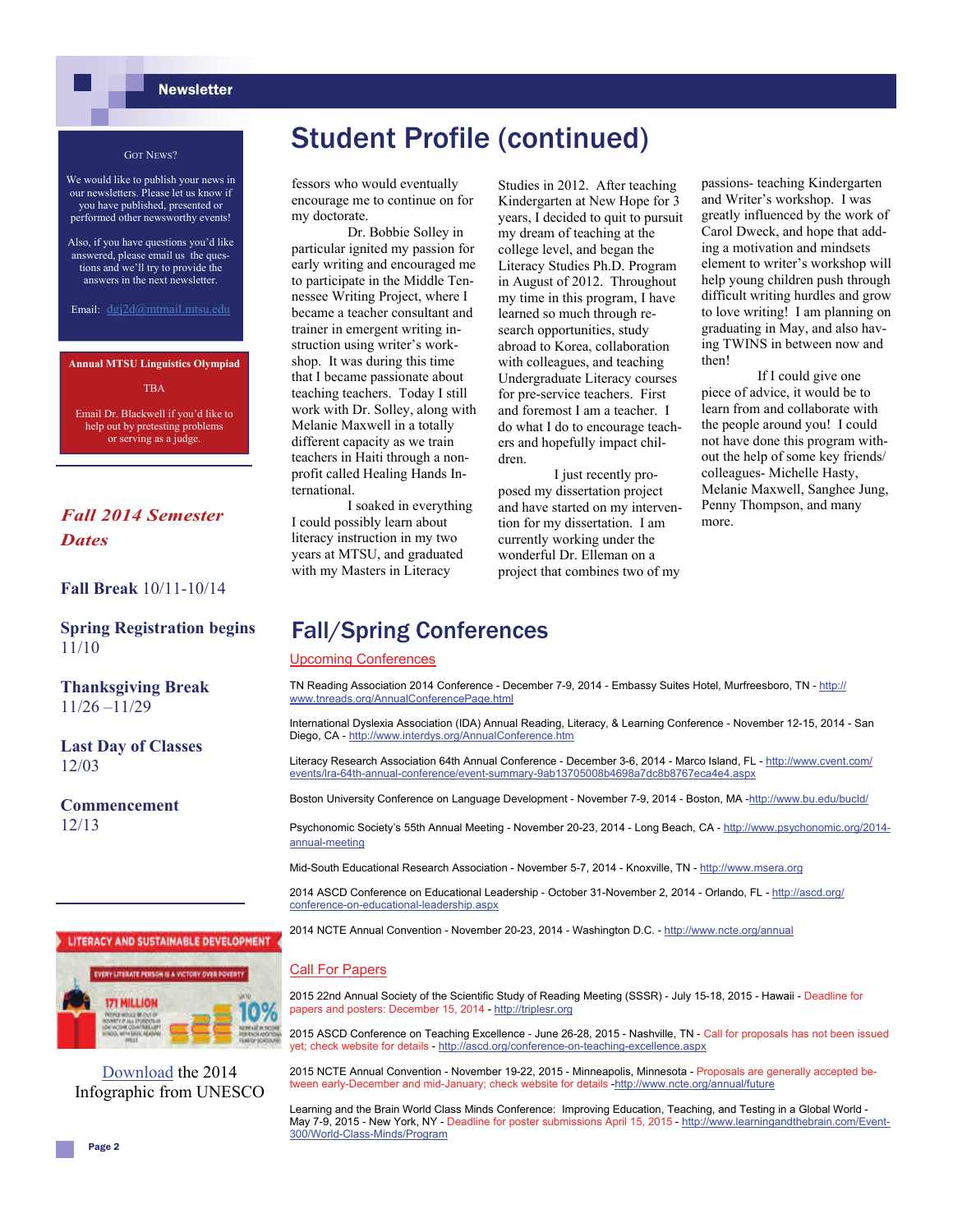### **Publications and Presentations**

Elleman, A. M., Lindo, E. J., Talbert, S. M., Cooper, J. Kim, K., Steacy, L. M., & Morphy, P. (2014, July). *Examining the sensitivity of standardized measures in comprehension interventions: A meta-analytic review.* Interactive paper presented at the Twenty-First Annual Meeting of the Society for the Scientific Study of Reading, Santa Fe, NM.

Elleman, A. M., Lindo, Endia J., Morphy, P., Steacy, L. M., Talbert, S., Cooper, J., & Kim, K. (March, 2014). Examining contextual and participant characteristics that impact the effectiveness of comprehension instruction: A meta-analytic review. Interactive presentation for the British Dyslexia Association Conference in Guildford, England.

Kim, K., Kim, K., Elleman, A.M., & Brooks, C. (2014, July). *Latent growth curve analysis for curriculum-based measurement of reading.* Interactive paper presented at the Twenty-First Annual Meeting of the Society for the Scientific Study of Reading, Santa Fe, NM.

Schrodt, K. & Hasty, M. M. (2014, September). *Mindsets and Writer's Workshop: Creating Self-Regulated Writer's in Elementary School.* Session presented at the Middle Tennessee Writing Project Annual Conference. Murfreesboro, TN.

Schrodt, K., Hasty, M. M. & Maxwell, M. (2014, November). *Connecting the stories of students and authors through text pairings, digital literacies, and critical response.* Classroom demonstration presented at the 2014 NCTE Annual Convention in Washington, D.C.

Talbert, S., Elleman, A. M., Barnes, Z., Marshall, H. B., Clark, E. T., Kim, W., Schrodt, K. (2014, August). *The differential impact of inferen*tial comprehension instruction and content knowledge instruction on the comprehension and knowledge acquisition. Poster presented at the Twenty-Fourth Annual Meeting of the Society for Text and Discourse, Chicago, IL.

\* Casey Brasher presented 16 sessions across the state of TN for educators on linking literacy assessment to intervention. The sessions were 3 hours in length and were presented at the 8 CORE regions across the state. Nearly 500 educators across the state were provided information on literacy development, assessment, and intervention.

### Faculty Profile: Joanna Durham-Barnes, Ph.D.

Dr. Joanna Durham-Barnes is a native of Bowling Green, Kentucky where she earned an undergraduate degree in Elementary Education from Western Kentucky University. Following graduation, she accepted a teaching position in an inner-city elementary school in Louisville, Kentucky where she taught fourth grade and K-5 Arts and Humanities.

As a result of this classroom experience, Dr. Durham-Barnes became interested in advocating for more effective educational policies and decided to pursue a Master's degree in International Education Policy at Harvard University's Graduate School of Education. By the time her year at Harvard came to an end, she knew teacher education was her true vocation. Soon thereaf-



ter, she began her doctoral work at Indiana University in Bloomington where she conducted qualitative research focusing on the life histories and resiliencies of career urban teachers for her dissertation.

Dr. Durham-Barnes's coursework at Harvard University Graduate School of Education and Indiana University helped shape her educational philosophy and thoughts about effective teaching. She is passionate about developing equitable and effective schools for all children through the use of democratic teaching practices and effective teacher education. Her teaching philosophy is founded on the principles of critical thinking, civic participation, and active learning. Her research interests include theoretical and practical issues relating to diversity and culture, preparing teachers to work with diverse populations, transformative Social Studies, and creating positive classroom environments. Some of the researchers who have influenced her work include multicultural education scholars such as Geneva Gay, James Banks, Christine Bennett and Gloria Ladson-Billings and scholars on social justice like bell hooks, Paulo Freire and Nel Noddings. This is Dr. Durham-Barnes's second year as an Assistant Professor

at MTSU and first year as an affiliate faculty member of the Literacy Studies Ph.D. program. She is a certified trainer for the COMP classroom management program and is certified by the Academy for Co-Teaching and Collaboration to conduct co-teaching trainings. She teaches undergraduate and graduate coursework in the areas of diversity, social studies, classroom environment, and assessment and is excited to begin teaching LITS 7130 "Literacy in the Socio-cultural Context" for the Literacy Studies program in the summer of 2015.

[Joanna.Durham-Barnes@mtsu.edu](mailto:joanna.durham-barnes@mtsu.edu)

COE 340

615-898-2128